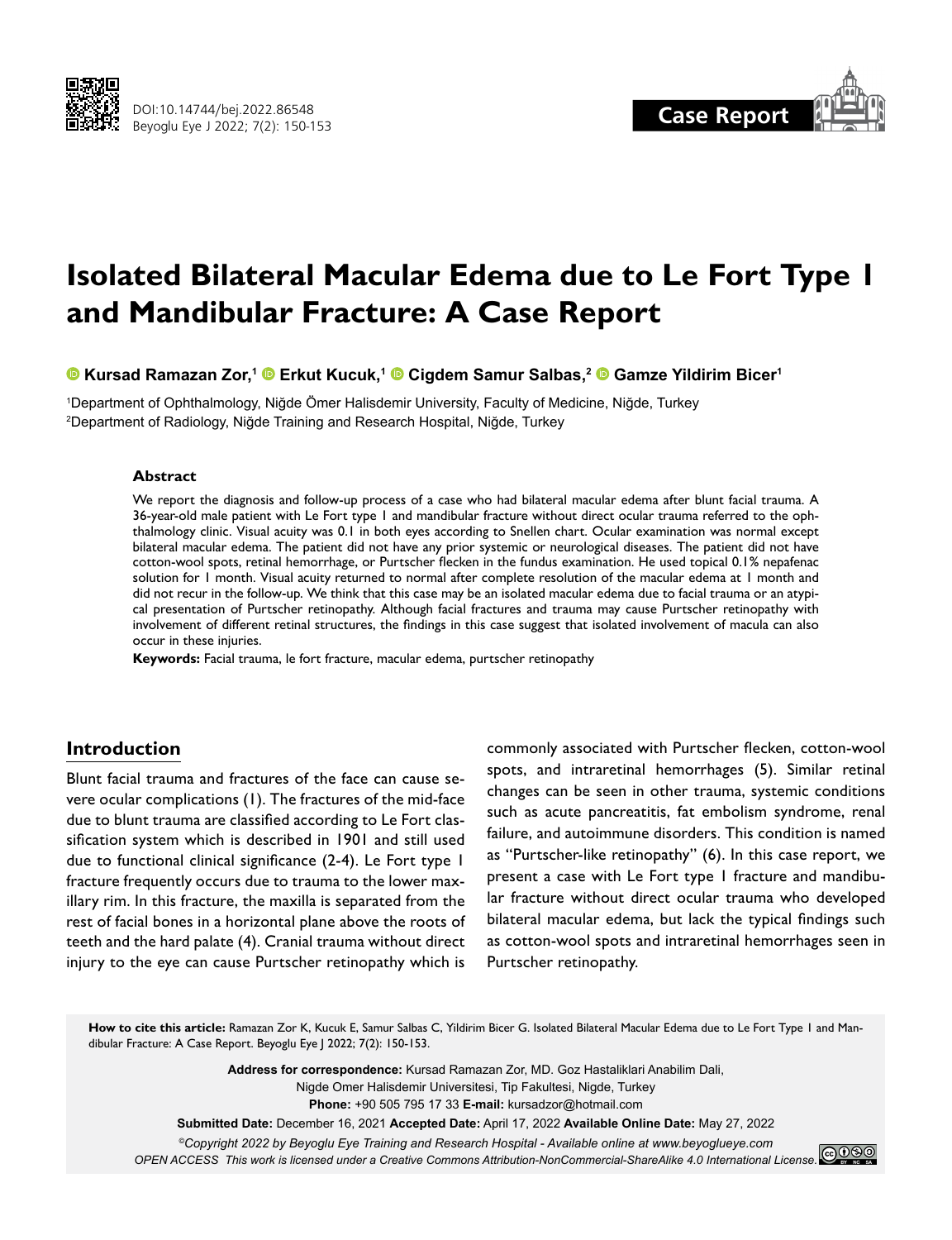## **Case Report**

A 36-year-old male patient who had blunt trauma to the face in a work accident and diagnosed as having Le Fort type 1 fracture and mandibular fracture referred to the ophthalmology clinic due to complaint of blurred vision. The patient was examined on the same day approximately 6 h after the accident. The patient told that he did not have a direct blow to his eyes and there was not any evidence of direct trauma to the ocular and periocular tissues. He also reported that he did not have any ocular disease before the accident and his vision had been quite well. He noticed blurred vision after the trauma. He had no known systemic disease such as diabetes mellitus, hypertension, or neurological diseases. The routine blood test results were also normal. The patient was ambulatory and external examination of the eye and periocular tissues were normal. The best-corrected visual acuity (BCVA) was 0.1 in both eyes. The pupils were reactive, there were no anisocoria or relative afferent pupillary defect. The biomicroscopic evaluation of the anterior segment was normal. Intraocular pressures were 12 mmHg in the right eye and 14 mmHg in the left eye. The fundus examination revealed macular edema with loss of foveal reflex but there were no cotton wool spots, intraretinal hemorrhages, or disk edema (Fig. 1). The optical coherence tomography (OCT) scan performed, and it revealed bilateral macular edema (Fig. 2). There was no sign of fracture in or near the optic canal, optic nerve injury, or retrobulbar hematoma in cranial and orbital CT scans (Fig. 3). The patient used topical nepafenac ophthalmic solution 0.1% 3 times a day for 1 month. At the end of 2 weeks, the BCVA was 0.9 in the right eye and 0.7 in the left eye. The OCT scan showed disappearance of macular edema and normal foveal contour. Visual field testing and MRI were performed and there was no finding suggestive of optic nerve injury. At the end of 1st month, the BCVA was 1.0 in the right eye and 0.9 in the left eye and the foveal contour was normal in OCT scans of both eyes (Fig. 4). At the end of  $3<sup>rd</sup>$  month, the BCVA was 1.0 in both eyes and the macular OCT was also normal. The visual acuity remained stable and macular edema did not recur in the 1-year follow-up. This study received approval from the Ethics Committee of Niğde Ömer Halisdemir University. The study was performed according to the tenets of Declaration of Helsinki and written and verbal informed consent was obtained from the patient.

#### **Discussion**

This patient we presented had bilateral macular edema after le Fort type 1 fracture and mandibular fracture without direct ocular injury. The anterior segment and ocular fundus examination did not reveal any other abnormality in this patient. Head trauma and associated fractures of the facial bones are one of the frequent causes of Purtscher retinopathy (3,7). Vascular endothelial damage and embolic occlusion



**Figure 1.** Fundus photographs of the right **(a)** and left **(b)** eye at the 1st day after trauma.



**Figure 2.** Macula OCT of the right **(a)** and left **(b)** eyes at the first day after trauma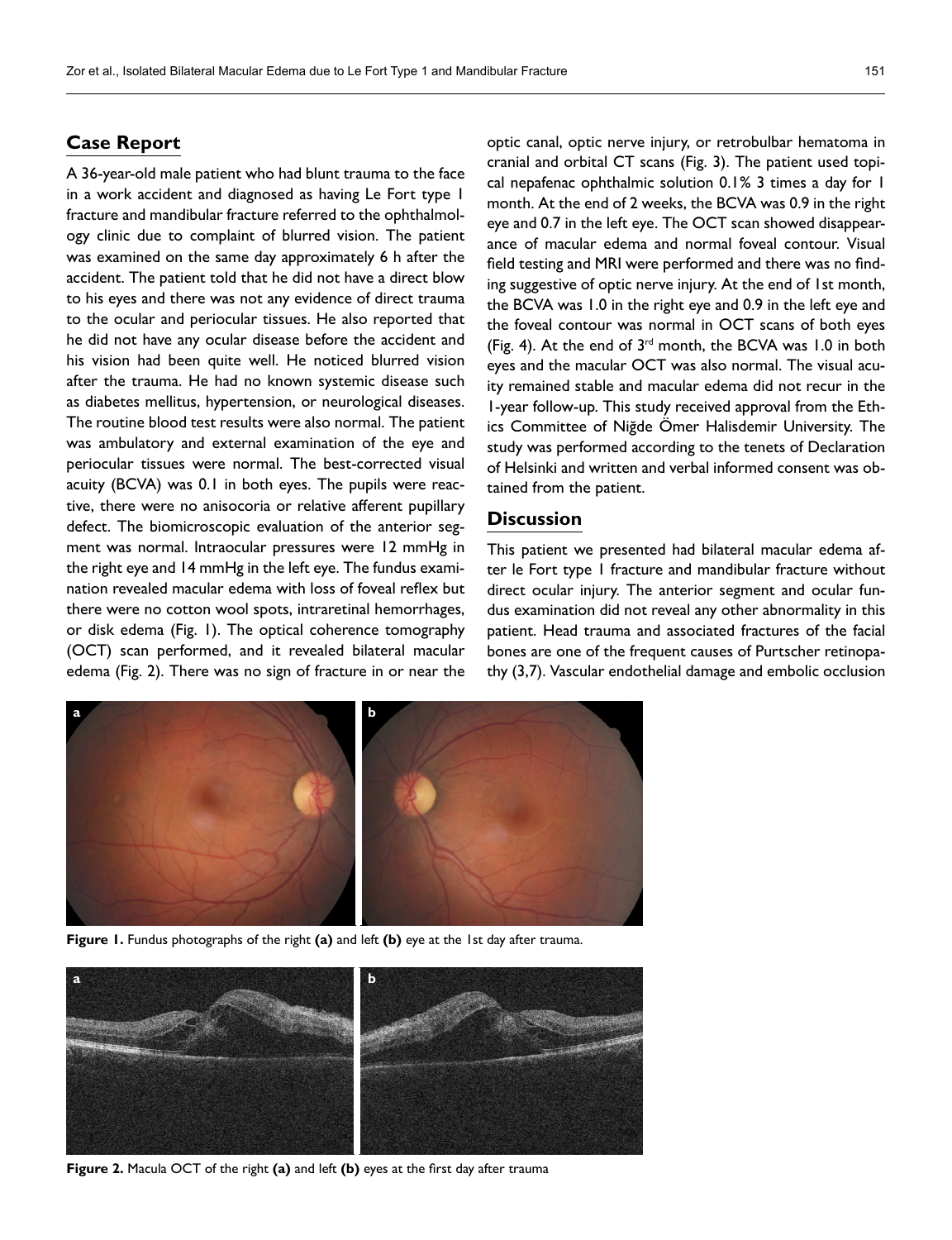

**Figure 3.** Computed tomography (CT) scan of the patient at the first day after trauma.

of the pre-capillary arterioles were thought to be the underlying mechanisms in the pathogenesis of Purtscher retinopathy (6,8). The diagnosis of this disease is mostly clinical together with the history of etiological factors (5,6). Miguel et al. proposed a set of diagnostic criteria for Purtscher retinopathy which include Purtscher flecken, retinal hemorrhages, cotton-wool spots, an explanatory etiology, and an investigation compatible with diagnosis of Purtscher retinopathy (5). They stated that at least three of these five criteria is necessary for the diagnosis of Purtscher retinopathy. This patient we presented lacks the typical features of Purtscher retinopathy such as Purtscher flecken, cotton-wool spots, and retinal hemorrhages. Apparently, it does not conform to the criteria presented by Miguel et al. The prevalence of macular edema was reported to be 22% in patients with

Purtscher retinopathy (5). Localized endothelial damage, complement activation, coagulation, and occlusion of capillaries by emboli of leucocytes and fibrin were proposed as the mechanism underlying macular edema and the other retinal changes seen after trauma (8,9). The lack of fundus fluorescein angiography of the patient in the first presentation of the patient limits our discussion of pathophysiology of macular edema in this case, but we think that similar factors may be the cause of edema in this case. There are also reports describing macular edema in Purtscher-like retinopathy, but all of these cases had typical findings of Purtscher retinopathy such as Purtscher flecken, cotton-wool spots, and retinal hemorrhage (8). Our case differs from them by lack of typical findings of Purtscher retinopathy. We think that this case we presented may be an atypical presentation of Purtscher retinopathy or it may be isolated macular edema due to facial trauma and fractures of facial bones.

A similar case was presented by Sigona et al.(9) The case in their report had reversible macular edema after a traffic accident. The authors reported that the patient did not have any ocular, head, torso, or limb injuries which are different from our case. Similar to our case, the patient used a topical non-steroidal anti-inflammatory drug and the isolated bilateral macular edema resolved in 2 weeks which is confirmed by OCT and did not recur in 1-year follow-up. The authors concluded that rapid bilateral visual loss may occur after indirect trauma due to macular edema which has a good prognosis for visual recovery.

Male gender and trauma were reported to be good prognostic factors for visual recovery after Purtscher retinopathy (5). Similarly, despite the prominent macular edema at the initial examination in this male patient, the BCVA returned to almost normal after resolution of the macular edema as determined by OCT. There is no standard treatment for traumatic retinopathies (5,6). Mostly, observation and treatment of underlying pathology is suggested. Nepafenac, a non-steroidal anti-inflammatory drug is used in the prophylaxis and treatment of retinal edema due to various retinal diseases (10). Since the only finding that could explain the visual loss in this patient was macular edema, we observed



**Figure 4.** Macula OCT of the right (a) and left (b) eyes at the 1<sup>st</sup> month.